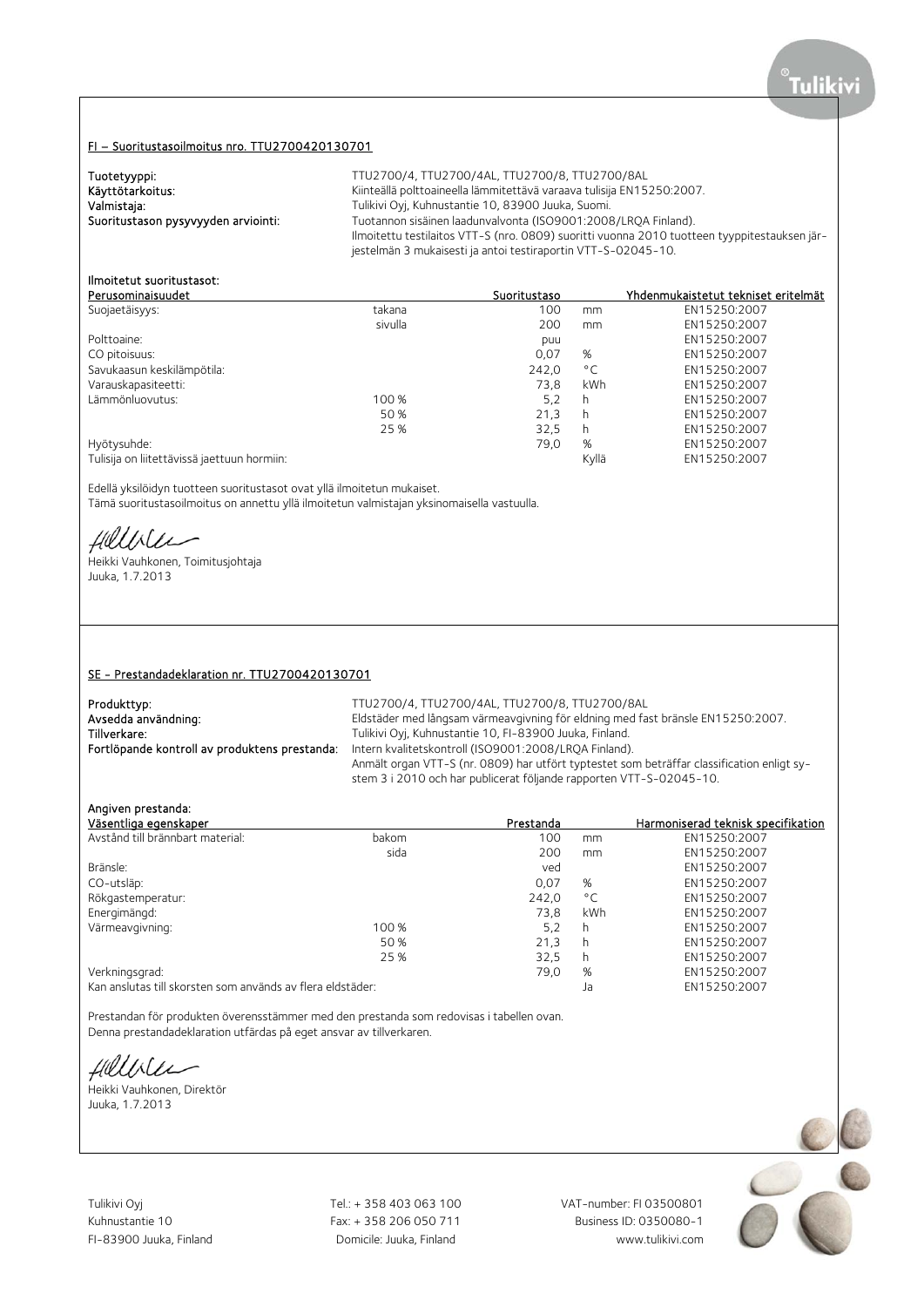### EN - Declaration of Performance nr. TTU2700420130701

| Product type:                             | TTU2700/4, TTU2700/4AL, TTU2700/8, TTU2700/8AL                 |
|-------------------------------------------|----------------------------------------------------------------|
| Intended use:                             | Slow heat release appliance fired by solid fuel EN15250:2007.  |
| Manufacturer:                             | Tulikivi Oyj, Kuhnustantie 10, FI-83900 Juuka, Finland.        |
| Verification of constancy of performance: | Internal quality control (ISO9001:2008/LRQA Finland).          |
|                                           | The notified laboratory VTT-S (nr. 0809) performed the deter   |
|                                           | on the basis of type testing under system 3 in the year 2010 a |

2008/LRQA Finland). 0809) performed the determination of the product type system 3 in the year 2010 and issued test report VTT-S-02045-10.

## Declared performance:

| <b>Essential Characteristics</b>                                |       | Performance |              | Harmonized technical specification |
|-----------------------------------------------------------------|-------|-------------|--------------|------------------------------------|
| Distance to combustible materials:                              | rear  | 100         | mm           | EN15250:2007                       |
|                                                                 | sides | 200         | mm           | EN15250:2007                       |
| Fuel types:                                                     |       | firewood    |              | EN15250:2007                       |
| CO emissions:                                                   |       | 0.07        | %            | EN15250:2007                       |
| Max. flue gas temperature:                                      |       | 242.0       | $^{\circ}$ C | EN15250:2007                       |
| Thermal storage capacity:                                       |       | 73.8        | kWh          | EN15250:2007                       |
| Heat output:                                                    | 100 % | 5,2         | h            | EN15250:2007                       |
|                                                                 | 50 %  | 21,3        | h            | EN15250:2007                       |
|                                                                 | 25 %  | 32.5        | h            | EN15250:2007                       |
| Energy efficiency:                                              |       | 79,0        | %            | EN15250:2007                       |
| Connection of multiple fireplaces on shared flue pipe possible: |       |             | Yes          | EN15250:2007                       |

The performance of the product is in conformity with the above declared performance. This declaration of performance is issued under the sole responsibility of the manufacturer.

Hillble

Heikki Vauhkonen, Managing Director Juuka, 1.7.2013

#### DE – Leistungserklärung Nr. TTU2700420130701

| Produkttyp:                             | TTU.             |
|-----------------------------------------|------------------|
| Vorgesehener Verwendungszweck:          | Spe              |
| Hersteller:                             | Tuli             |
| Überprüfung der Leistungsbeständigkeit: | Inte             |
|                                         | $\sum_{i=1}^{n}$ |

J2700/4, TTU2700/4AL, TTU2700/8, TTU2700/8AL eicherfeuerstätte für feste Brennstoffe EN15250:2007. ikivi Oyj, Kuhnustantie 10, FI-83900 Juuka, Finnland. erne Qualitätskontrolle (ISO9001:2008/LRQA Finnland). Die notifizierte Stelle VTT-S (Nr. 0809) hat die Typprüfung nach dem System 3 im Jahr 2010 durchgeführt und folgenden Testreport ausgestellt: VTT-S-02045-10.

## Erklärte Leistung:

| Wesentliche Merkmale                                       |          | Leistung  |              | Harmonisierte technische Spezifikation |
|------------------------------------------------------------|----------|-----------|--------------|----------------------------------------|
| Abstand zu brennbaren Bauteilen:                           | hinten   | 100       | mm           | EN15250:2007                           |
|                                                            | seitlich | 200       | mm           | EN15250:2007                           |
| Brennstoff:                                                |          | Brennholz |              | EN15250:2007                           |
| CO Emissionen:                                             |          | 0,07      | %            | EN15250:2007                           |
| Abgastemperatur:                                           |          | 242,0     | $^{\circ}$ C | EN15250:2007                           |
| Gespeicherte Energie:                                      |          | 73.8      | kWh          | EN15250:2007                           |
| Wärmeabgabe:                                               | 100 %    | 5,2       | h            | EN15250:2007                           |
|                                                            | 50 %     | 21,3      | h            | EN15250:2007                           |
|                                                            | 25 %     | 32,5      | h            | EN15250:2007                           |
| Wirkungsgrad:                                              |          | 79,0      | %            | EN15250:2007                           |
| Für Mehrfachbelegung auf gemeinsamen Schornstein geeignet: |          |           | Ja           | EN15250:2007                           |

Die Leistung des Produkts entspricht der oben erklärten Leistung.

Verantwortlich für die Erstellung dieser Leistungserklärung ist allein der Hersteller.

Hillbler

Heikki Vauhkonen, Geschäftsleiter Juuka, 1.7.2013

Tulikivi Oyj Tel.: + 358 403 063 100 VAT-number: FI 03500801

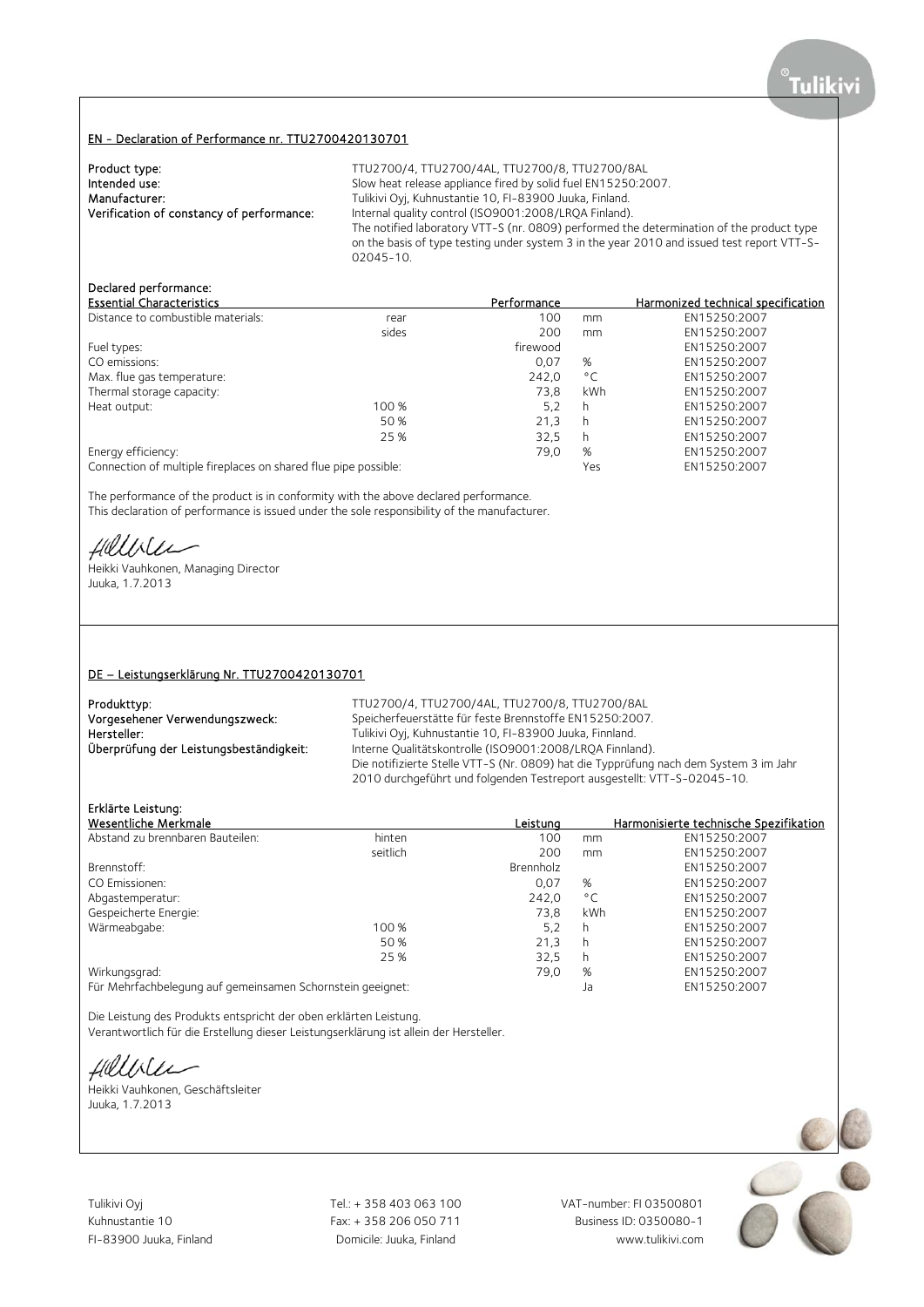#### FR - Déclaration des performances no. TTU2700420130701

| Type de produit:                             | TTU2700/4, TTU2700/4AL, TTU2700/8, TTU2700/8AL                                               |
|----------------------------------------------|----------------------------------------------------------------------------------------------|
| Usage prévu:                                 | Poêle-cheminée à accumulation de chaleur faisant appel à un combustible EN15250:2007.        |
| Fabricant:                                   | Tulikivi Oyj, Kuhnustantie 10, FI-83900 Juuka, Finlande.                                     |
| Evaluation de la stabilité des performances: | Contrôle de qualité interne (ISO9001:2008/LROA Finlande).                                    |
|                                              | Le laboratoire d'essais notifié VTT-S (no. 0809) a effectué la détermination du produit type |
|                                              | sur la base d'essais de type système 3 en 2010 et a issu le rapport de test VTT-S-02045-     |
|                                              |                                                                                              |

# Performances déclarées:

| Caractéristiques essentielles                   |         | <b>Performances</b> |              | Spécifications techniques harmonisées |
|-------------------------------------------------|---------|---------------------|--------------|---------------------------------------|
| Distance aux éléments structurels inflammables: | arrière | 100                 | mm           | EN15250:2007                          |
|                                                 | côtés   | 200                 | mm           | EN15250:2007                          |
| Combustible:                                    |         | bois                |              | EN15250:2007                          |
| Émissions de CO:                                |         | 0.07                | %            | EN15250:2007                          |
| Température des gaz évacués:                    |         | 242.0               | $^{\circ}$ C | EN15250:2007                          |
| Energie stockée:                                |         | 73.8                | kWh          | EN15250:2007                          |
| Restitution thermique:                          | 100 %   | 5.2                 | h            | EN15250:2007                          |
|                                                 | 50 %    | 21.3                | h            | EN15250:2007                          |
|                                                 | 25 %    | 32.5                | h            | EN15250:2007                          |
| Rendement:                                      |         | 79,0                | %            | EN15250:2007                          |
|                                                 |         |                     |              |                                       |

Raccordement possible à une cheminée s'utilisant pour plusieurs appareils de chauffage: Oui EN15250:2007

Les performances du produit sont conformes aux performances déclarées indiquées en haut. La présente déclaration des performances est établie sous la seule responsabilité du fabricant.

fillble

Heikki Vauhkonen, Directeur Général Juuka, 1.7.2013

#### NL - Prestatieverklaring nr. TTU2700420130701

Producttype: TTU2700/4, TTU2700/4AL, TTU2700/8, TTU2700/8AL<br>Beoogd gebruik: TTU2700/8AL Accumulerende toestelle gestookt met vaste brandstof EN Beoogd gebruik: <br>Accumulerende toestelle gestookt met vaste brandstof EN15250:2007.<br>Fabrikant: Tulikivi Oyi, Kuhnustantie 10, FI-83900 Juuka, Finland. Fabrikant: Tulikivi Oyj, Kuhnustantie 10, FI-83900 Juuka, Finland.<br>1. Tulikivi Oyj, Kuhnustantie 10, FI-83900 Juuka, Finland. Verificatie van de prestatiebestendigheid: Interne Interne kwaliteitscontrole (ISO9001:2008/LROA Finland). De genotificeerde testlaboratorium VTT-S (nr. 0809) heeft de typetest uitgevoerd op basis van testen uitgevoerd volgens systeem 3 in 2010 met testverslag VTT-S-02045-10 als resultaat.

### Aangegeven prestatie:

| Essentiële kenmerken                    |            | <b>Prestaties</b> |              | Geharmoniseerde technische specificatie |
|-----------------------------------------|------------|-------------------|--------------|-----------------------------------------|
| Afstand tot brandbare constructiedelen: | achterkant | 100               | mm           | EN15250:2007                            |
|                                         | zijkant    | 200               | mm           | EN15250:2007                            |
| Brandstof:                              |            | hout              |              | EN15250:2007                            |
| CO-emissies:                            |            | 0.07              | %            | EN15250:2007                            |
| Rookgastemperatuur:                     |            | 242.0             | $^{\circ}$ C | EN15250:2007                            |
| Hoeveelheid energie:                    |            | 73.8              | kWh          | EN15250:2007                            |
| Warmteafgifte:                          | 100 %      | 5.2               | h            | EN15250:2007                            |
|                                         | 50%        | 21.3              | h            | EN15250:2007                            |
|                                         | 25 %       | 32.5              | h            | EN15250:2007                            |
| Rendement:                              |            | 79.0              | %            | EN15250:2007                            |
|                                         |            |                   |              |                                         |

Kan worden aangesloten op een door meerdere verwarmingstoestellen gebruikt rookkanaal: Ja EN15250:2007

De prestaties van het product voldoen aan de hierboven vermelde prestatieverklaringen.

Deze prestatieverklaring is verstrekt onder de exclusieve verantwoordelijkheid van de fabrikant.

Hillble

Heikki Vauhkonen, Directeur Juuka, 1.7.2013

Tulikivi Oyj Tel.: + 358 403 063 100 VAT-number: FI 03500801

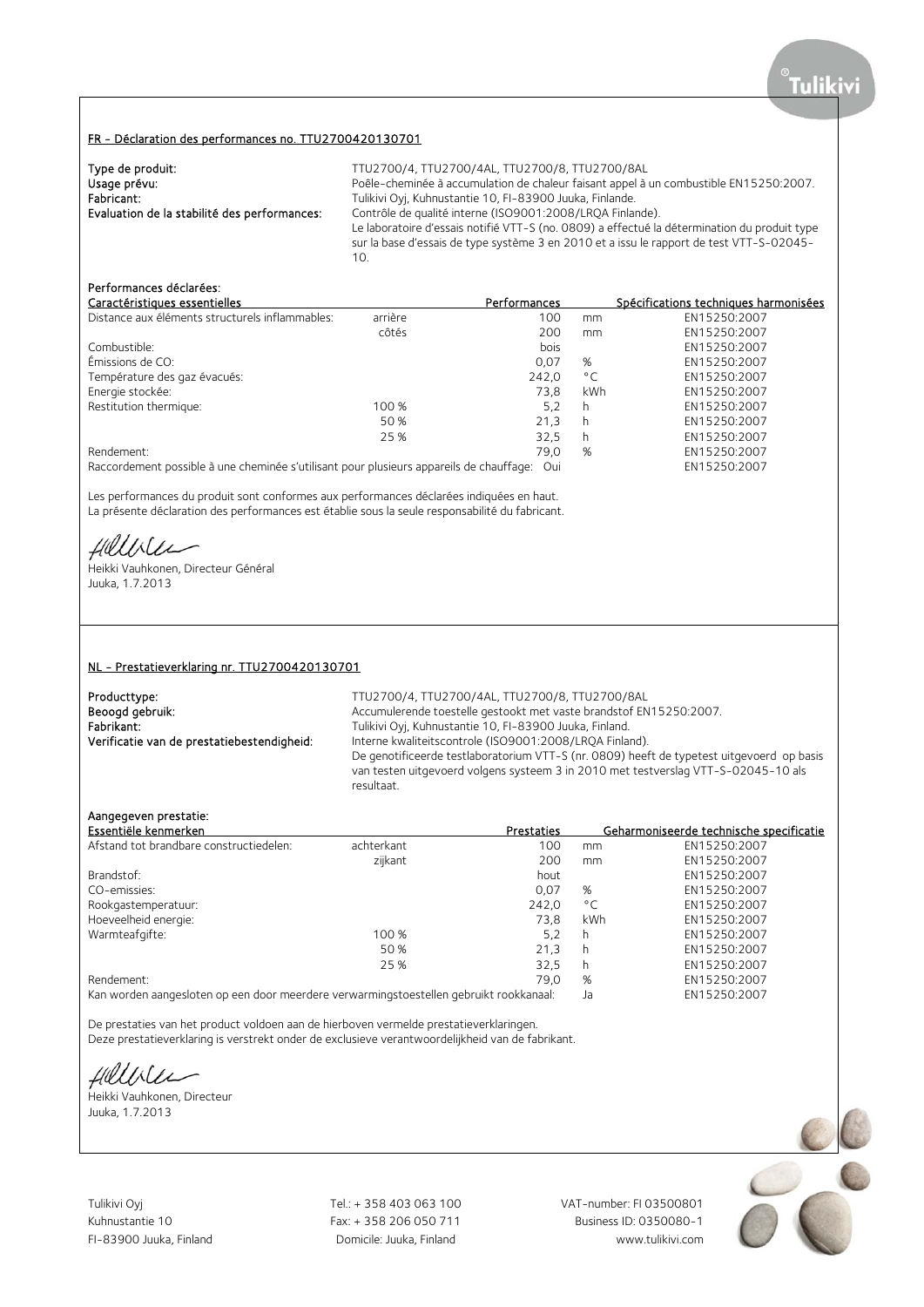# IT - Dichiarazione di prestazione nro. TTU2700420130701

| Prodotto - tipo:                                | TTU2700/4, TTU2700/4AL, TTU2700/8, TTU2700/8AL                                               |
|-------------------------------------------------|----------------------------------------------------------------------------------------------|
| Uso previsto:                                   | Apparecchi domestici a lento rilascio di calore alimentati a combustibili EN15250:2007.      |
| Fabbricante:                                    | Tulikivi Oyj, Kuhnustantie 10, FI-83900 Juuka, Finlandia.                                    |
| Verificazione della costanza della prestazione: | Controllo di qualità interno (ISO9001:2008/LROA Finlandia).                                  |
|                                                 | L'organismo notificato VTT-S (nro. 0809) ha effettuato le prove di tipo secondo il sistema 3 |
|                                                 | nel 2010 e ha rilasciato la seguente rapporto di prova: VTT-S-02045-10.                      |

# Prestazione dichiarata:

| Caratteristiche essenziali                                                                                                                 |       | Prestazione |              | Documento di riferimento |
|--------------------------------------------------------------------------------------------------------------------------------------------|-------|-------------|--------------|--------------------------|
| Distanza dei materiali infiammabili:                                                                                                       | retro | 100         | mm           | EN15250:2007             |
|                                                                                                                                            | lato  | 200         | mm           | EN15250:2007             |
| Combustibile:                                                                                                                              |       | legna       |              | EN15250:2007             |
| Emissioni CO:                                                                                                                              |       | 0.07        | %            | EN15250:2007             |
| Temperatura dei gas in uscita:                                                                                                             |       | 242.0       | $^{\circ}$ C | EN15250:2007             |
| Energia accumulata:                                                                                                                        |       | 73.8        | kWh          | EN15250:2007             |
| Rilascio del calore:                                                                                                                       | 100%  | 5,2         | h            | EN15250:2007             |
|                                                                                                                                            | 50%   | 21.3        | h            | EN15250:2007             |
|                                                                                                                                            | 25%   | 32.5        | h            | EN15250:2007             |
| Rendimento:                                                                                                                                |       | 79.0        | %            | EN15250:2007             |
| A demonstration of the complete state of the extremely descent constraint distribution of the state of the complete state of $\mathcal{O}$ |       |             |              | FMLATEALA.2007           |

Adatta per essere collegata a una canna fumaria utilizzata da vari apparecchi di riscaldamento: Si EN15250:2007

La prestazione del prodotto conforme alla prestazione dichiarata sopra.

Si rilascia la presente dichiarazione di prestazione sotto la responsabilità esclusiva del fabbricante.

Hillble

Heikki Vauhkonen, Direttore Juuka, 1.7.2013

### ET - Toimivusdeklaratsioon nr. TTU2700420130701

| Tootetüüp:                                | TTU2700/4, TTU2700/4AL, TTU2700/8, TTU2700/8AL                                                                                                         |
|-------------------------------------------|--------------------------------------------------------------------------------------------------------------------------------------------------------|
| Ettenähtud kasutusotstarve:               | Tahke kütusega köetav soojustsalvestav küttekolle EN15250:2007.                                                                                        |
| Tootia:                                   | Tulikivi Oyi, Kuhnustantie 10, FI-83900 Juuka, Soome.                                                                                                  |
| Toimivuse püsivuse kontrollimise süsteem: | Sisemine kvaliteedikontroll (ISO9001:2008/LROA Soome).                                                                                                 |
|                                           | Teavitatud asutus VTT-S (nr. 0809) on juhatanud tüübihindamine pärast süsteemi 3 aastal<br>2010 a on välja andnud järgmise testraporti VTT-S-02045-10. |
|                                           |                                                                                                                                                        |

## Deklareeritud toimivus:

|                                                                                    |       |              | <u>Ühtlustatud tehniline kirieldus</u> |
|------------------------------------------------------------------------------------|-------|--------------|----------------------------------------|
| taga                                                                               | 100   | mm           | EN15250:2007                           |
| kõrval                                                                             | 200   | mm           | EN15250:2007                           |
|                                                                                    | puu   |              | EN15250:2007                           |
|                                                                                    | 0,07  | %            | EN15250:2007                           |
|                                                                                    | 242.0 | $^{\circ}$ C | EN15250:2007                           |
|                                                                                    | 73.8  | kWh          | EN15250:2007                           |
| 100%                                                                               | 5.2   | h            | EN15250:2007                           |
| 50%                                                                                | 21,3  | h            | EN15250:2007                           |
| 25%                                                                                | 32,5  | h            | EN15250:2007                           |
|                                                                                    | 79.0  | %            | EN15250:2007                           |
| Kasutegur:<br>Sobib ühendamiseks mitme küttekolde poolt kasutatava korstnalõõriga: |       | Ja           | EN15250:2007                           |
|                                                                                    |       | Toimivus     |                                        |

Toote toimivus on kooskõlas ülalosutatud deklareeritud toimivusega. Käesolev toimivusdeklaratsioon on välja antud tootja ainuvastutusel.

fillble

Heikki Vauhkonen, Tegevdirektor Juuka, 1.7.2013

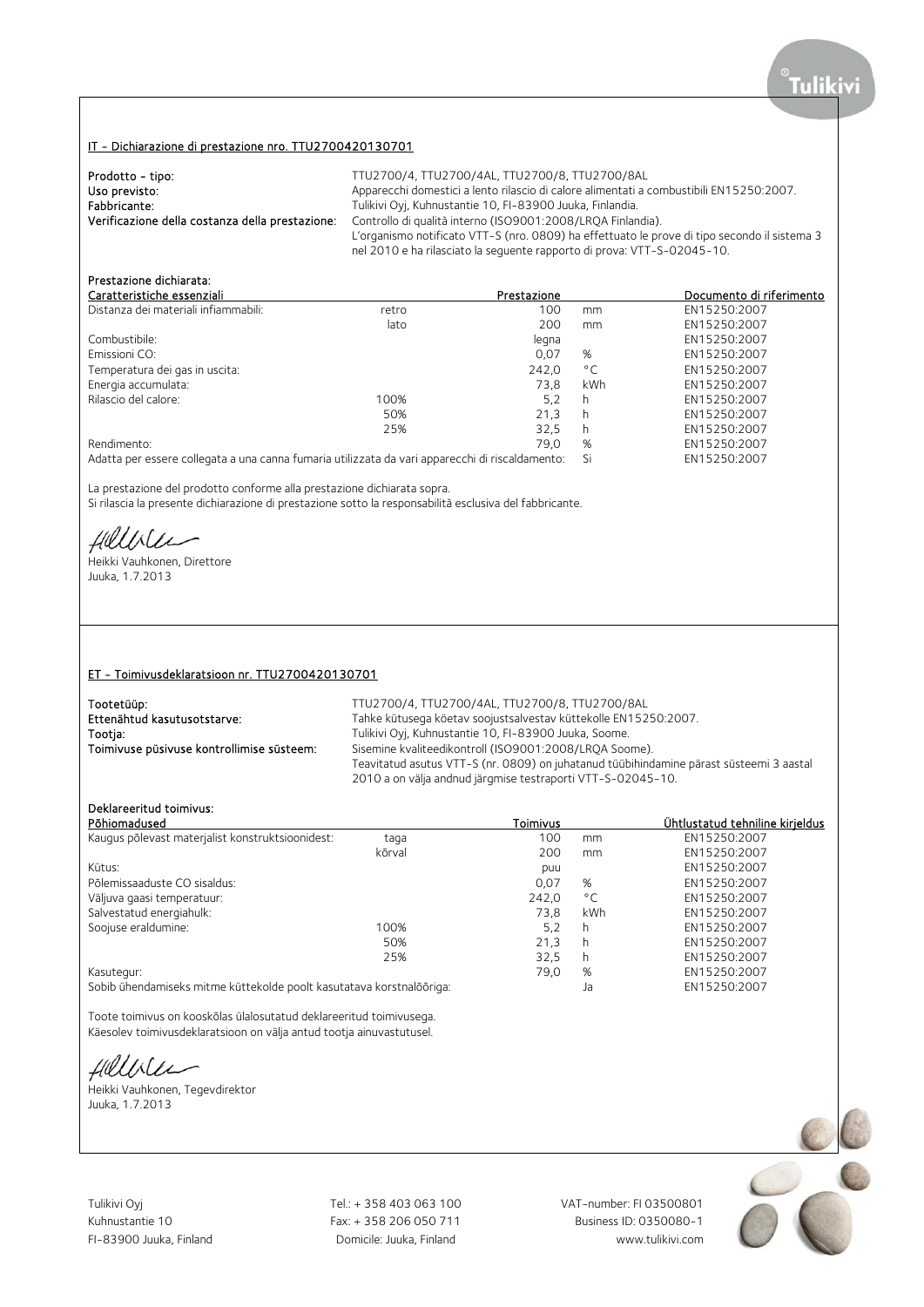## LT - Eksploatacinių savybių deklaraciją nr. TTU2700420130701

| Produkto tipas: | TTU2700/4, TTU2700/4AL, TTU2700/8, TTU2700/8AL                                                          |
|-----------------|---------------------------------------------------------------------------------------------------------|
| Paskirtis:      | Lėtai šilumą išskiriantys kietuoju kuru kūrenami buitiniai šildytuvai EN15250:2007.                     |
| Gamintojas:     | Tulikivi Oyj, Kuhnustantie 10, FI-83900 Juuka, Suomija.                                                 |
|                 | Nuolatinis eksploatacinių savybių sertifikavimas: Vidaus kokybės kontrolės (ISO9001:2008/LRQA Suomija). |
|                 | Notifikuotoji sertifikavimo įstaiga VTT-S (nr. 0809) atliko testą pagal sistemą 3 metais 2010           |
|                 | ir išdavė sertifikatą VTT-S-02045-10.                                                                   |

# Deklaruojamos eksploatacinės savybės:

| Svarbiausios charakteristikos                         |                      | Eksploatacinės savybės |              | Darnioji techninė specifikacija |
|-------------------------------------------------------|----------------------|------------------------|--------------|---------------------------------|
| Atstumas iki degiųjų medžiagų:                        | nuo galinės sienelės | 100                    | mm           | EN15250:2007                    |
|                                                       | iš šono              | 200                    | mm           | EN15250:2007                    |
| Kuro rūšis:                                           |                      | malkos                 |              | EN15250:2007                    |
| Emisija CO:                                           |                      | 0,07                   | %            | EN15250:2007                    |
| Išmetamų dujų į dūmtraukį temperatūra:                |                      | 242,0                  | $^{\circ}$ C | EN15250:2007                    |
| Kaupiamoji energija:                                  |                      | 73.8                   | kWh          | EN15250:2007                    |
| Šildymo galingumas:                                   | 100 %                | 5.2                    | h            | EN15250:2007                    |
|                                                       | 50 %                 | 21.3                   | h            | EN15250:2007                    |
|                                                       | 25 %                 | 32.5                   | h            | EN15250:2007                    |
| Naudingumo koeficientas:                              |                      | 79,0                   | %            | EN15250:2007                    |
| Keletos krosnių pajungimas į vieną dūmtraukį-galimas: |                      |                        | Taip         | EN15250:2007                    |

Produkto eksploatacinės savybės atitinka deklaruotas eksploatacines savybes. Ši eksploatacinių savybių deklaracija išduota tik nurodyto gamintojo atsakomybe.

Hillble

Heikki Vauhkonen, Generalinis Direktorius Juuka, 1.7.2013

#### LV – Veiktspējas deklarācija nr. TTU2700420130701

**Produkta veids:** TTU2700/4, TTU2700/4AL, TTU2700/8, TTU2700/8AL<br>Cietā kurināmā sildiekārtas ar lēnu siltumatdevi EN15250:2 Lietošanas veids: Cietā kurināmā sildiekārtas ar lēnu siltumatdevi EN15250:2007.<br>
Ražotājs: Cietā kurināmā sildiekārtas ar lēnu siltumatdevi EN15250:2007. Ražotājs: Tulikivi Oyj, Kuhnustantie 10, FI-83900 Juuka, Somija. Veiktspējas snieguma pārbaude: Iekšēja kvalitātes pārbaude (ISO9001:2008/LRQA Somija). Paziņotā (notificētā) institūcija VTT-S (nr. 0809) veica produkta tipa noteikšanu balstoties uz produkta 3. sistēmas tipa testiem 2010 gadā un tika izdots testēšanas pārskats VTT-S-02045-10.

## Tehniskie rādītāji:

| Galvenie veiktspējas rādītāji                            |               | Veiktspēja     |              | Kopējā tehniskā specifkācija |
|----------------------------------------------------------|---------------|----------------|--------------|------------------------------|
| Attālums līdz degošiem materiāliem:                      | no aizmugures | 100            | mm           | EN15250:2007                 |
|                                                          | no sāniem     | 200            | mm           | EN15250:2007                 |
| Kurināmā veidi:                                          |               | malkas pagales |              | EN15250:2007                 |
| CO emisija:                                              |               | 0.07           | %            | EN15250:2007                 |
| Izplūdes gāzu temperatūra:                               |               | 242.0          | $^{\circ}$ C | EN15250:2007                 |
| Energoietilpība:                                         |               | 73.8           | kWh          | EN15250:2007                 |
| Siltuma jauda:                                           | 100 %         | 5,2            | h            | EN15250:2007                 |
|                                                          | 50 %          | 21.3           | h            | EN15250:2007                 |
|                                                          | 25 %          | 32.5           | h            | EN15250:2007                 |
| Lietderības koeficients:                                 |               | 79.0           | %            | EN15250:2007                 |
| Ir iespēja pievienot vairākus kamīnus pie viena dūmvada: |               |                | Jā           | EN15250:2007                 |

Produkta veiktspēja atbilst augstāk minētajiem rādītājiem. Par šīs veiktspējas deklarācijas izsniegšanu pilnībā atbild ražotājs.

Hillble

Heikki Vauhkonen, Ģenerāldirektors Juuka, 1.7.2013

Tulikivi Oyj Tel.: + 358 403 063 100 VAT-number: FI 03500801

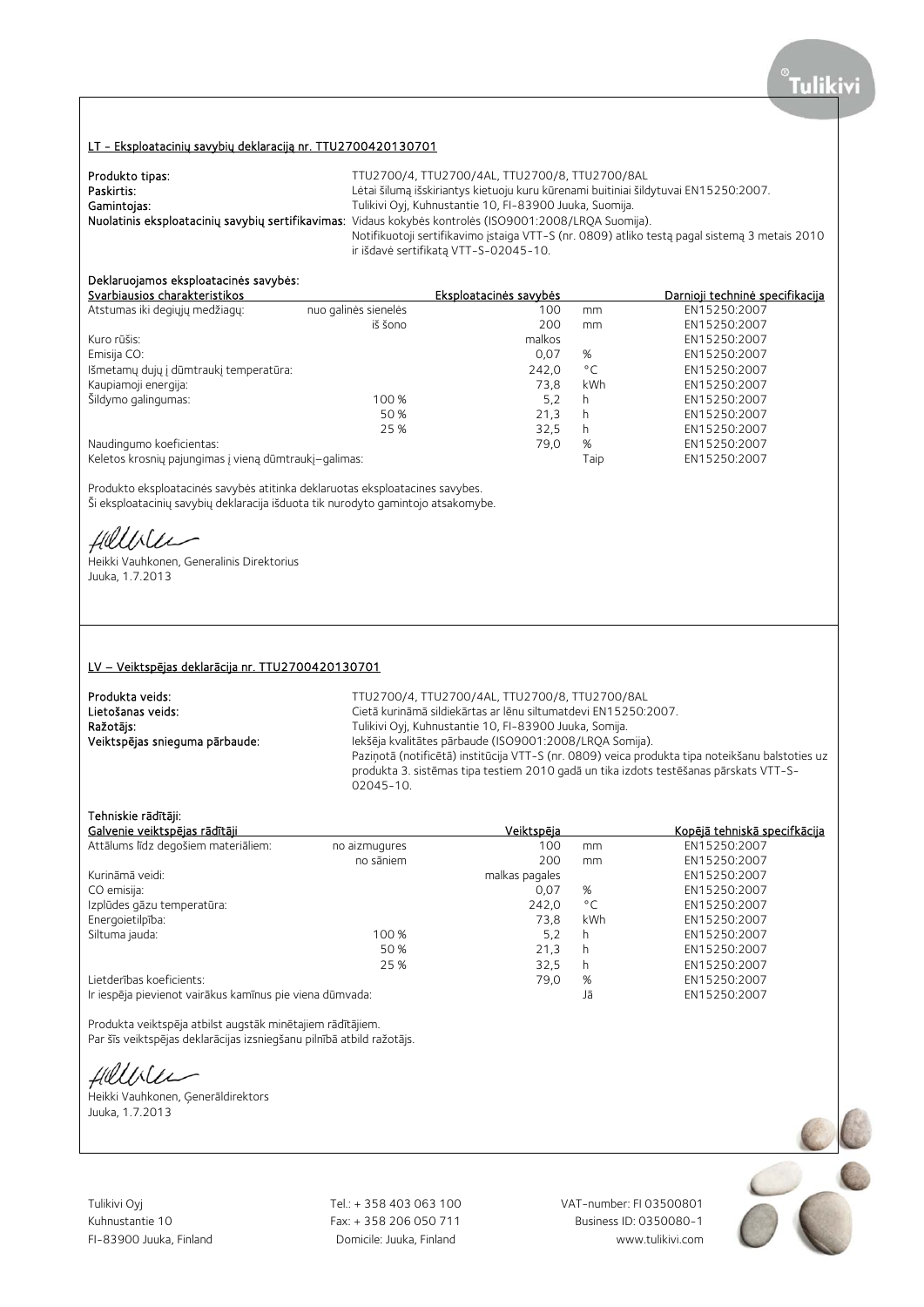### SI - Izjava o zmogljivosti nr. TTU2700420130701

| Tip proizvoda:      | TTU2700/4, TTU2700/4AL, TTU2700/8, TTU2700/8AL                                                          |
|---------------------|---------------------------------------------------------------------------------------------------------|
| Predvidena uporaba: | Naprave na trdna goriva, ki počasi oddajajo toploto EN15250:2007.                                       |
| Proizvajalec:       | Tulikivi Oyj, Kuhnustantie 10, FI-83900 Juuka, Finska.                                                  |
|                     | Potrdilo o nespremenljivosti lastnosti proizvoda: Notranji nadzor kakovosti (ISO9001:2008/LRQA Finska). |
|                     | Pooblaščen laboratorij VTT-S (nr. 0809) je na podlagi preizkušanja tipa po sistemu 3 v letu             |
|                     | 2010 izvedel in izdal potrdilo o preizkusu VTT-S-02045-10.                                              |

# Izjava učinkovitosti

| Bistvene značilnosti                           |            | Učinkovitost |              | Usklajena tehnična specifikacija |
|------------------------------------------------|------------|--------------|--------------|----------------------------------|
| Odmik od vnetljivih materialov:                | zadaj      | 100          | mm           | EN15250:2007                     |
|                                                | ob straneh | 200          | mm           | EN15250:2007                     |
| Vrsta goriva:                                  |            | les          |              | EN15250:2007                     |
| Emisija CO:                                    |            | 0,07         | %            | EN15250:2007                     |
| Temperatura plinov:                            |            | 242.0        | $^{\circ}$ C | EN15250:2007                     |
| Akumulirana toplota:                           |            | 73.8         | kWh          | EN15250:2007                     |
| Oddana toplotna moč:                           | 100 %      | 5,2          | h            | EN15250:2007                     |
|                                                | 50 %       | 21,3         | h            | EN15250:2007                     |
|                                                | 25 %       | 32,5         | h            | EN15250:2007                     |
| Izkoristek:                                    |            | 79.0         | %            | EN15250:2007                     |
| Možen priklop več kaminov na skupno dimno cev: |            |              | Da           | EN15250:2007                     |

Delovanje izdelka je v skladu z zgoraj navedenimi lastnostmi. Izjava o zmogljivosti je izdana na odgovornost proizvajalca.

Hillble

Heikki Vauhkonen, Managing Director Juuka, 1.7.2013

#### SK - Deklarácia výkonu nr. TTU2700420130701

| Typ produktu:                 | TTU2700/4, TTU2700/4AL, TTU2700/8, TTU2700/8AL                                      |
|-------------------------------|-------------------------------------------------------------------------------------|
| Použitie:                     | Spotrebiče pomaly uvoľňujúce teplo spaľujúce tuhé palivo EN15250:2007.              |
| Výrobca:                      | Tulikivi Oyj, Kuhnustantie 10, FI-83900 Juuka, Fínsko.                              |
| Overenie stálosti vlastností: | Interná kontrola kvality (ISO9001:2008/LROA Fínsko).                                |
|                               | Notifikované laboratórium VTT-S (nr. 0809) vykonalo určenie typu výrobku na základe |
|                               | skúšky typu podľa systému 3 v roku 2010 a vydalo skúšobnú správu VTT-S-02045-10.    |

## Deklarované vlastnosti:

| Základné vlastnosti                                          |        | Výkon |              | Harmonizovaná technická špecifikácia |
|--------------------------------------------------------------|--------|-------|--------------|--------------------------------------|
| Vzdialenosť od horľavých povrchov:                           | vzadu  | 100   | mm           | EN15250:2007                         |
|                                                              | z boku | 200   | mm           | EN15250:2007                         |
| Typy paliva:                                                 |        | drevo |              | EN15250:2007                         |
| CO emisie:                                                   |        | 0.07  | %            | EN15250:2007                         |
| Teplota spalín na výstupe:                                   |        | 242.0 | $^{\circ}$ C | EN15250:2007                         |
| Akumulovaná energia:                                         |        | 73.8  | kWh          | EN15250:2007                         |
| Dĺžka tepelného výkonu:                                      | 100 %  | 5.2   | h            | EN15250:2007                         |
|                                                              | 50 %   | 21,3  | h            | EN15250:2007                         |
|                                                              | 25 %   | 32.5  | h            | EN15250:2007                         |
| Účinnosť:                                                    |        | 79,0  | %            | EN15250:2007                         |
| Možnosť pripojenia viacerých spotrebičov na komínové teleso: |        |       | Ano          | EN15250:2007                         |

Vlastnosti produktu sú v súlade s vyššie uvedenými vlastnosťami. Toto vyhlásenie o vlastnostiach je vydané s výhradnou zodpovednosťou výrobcu.

Hillble

Heikki Vauhkonen, Generálny Riaditeľ Juuka, 1.7.2013

Tulikivi Oyj Tel.: + 358 403 063 100 VAT-number: FI 03500801